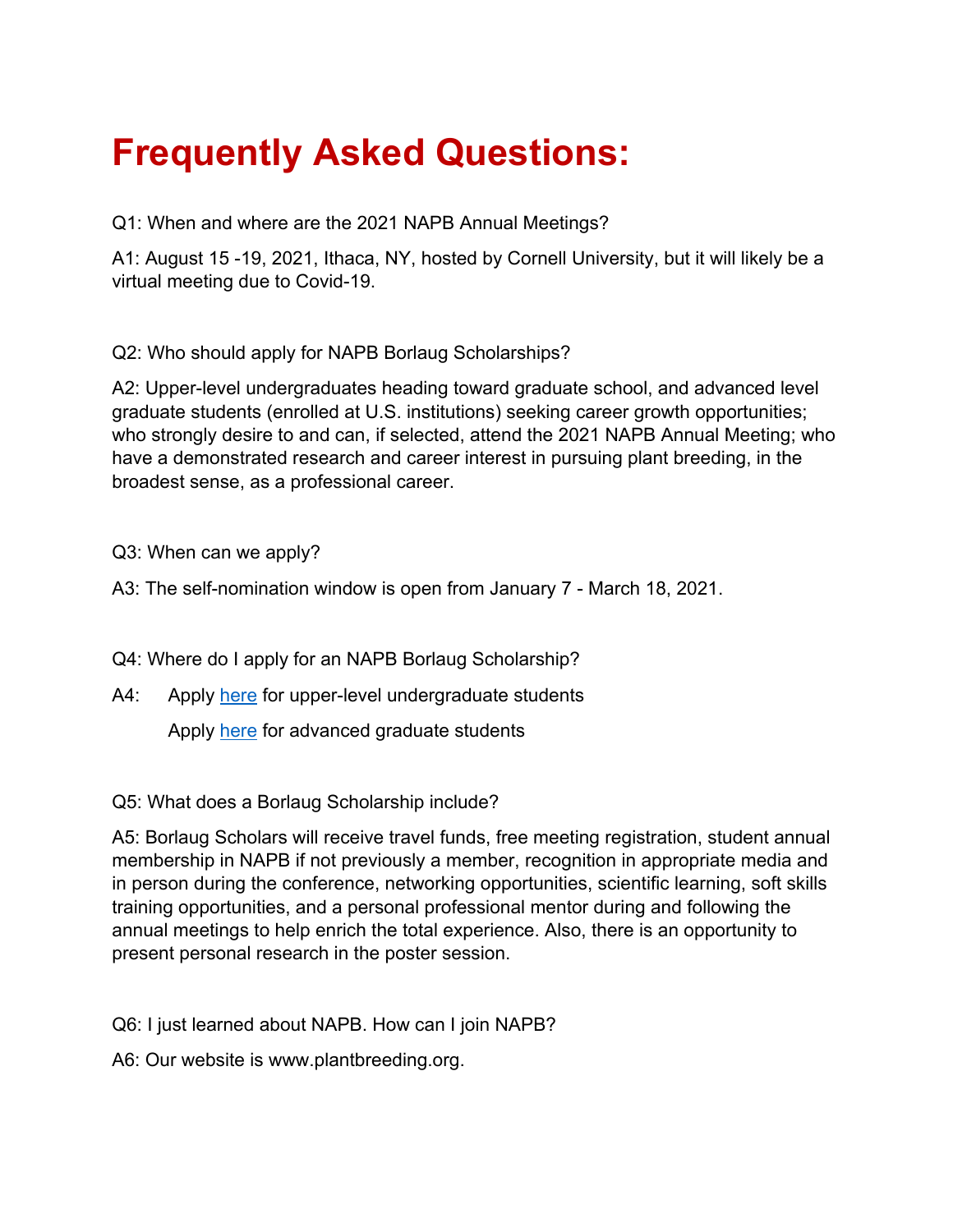Q7: This is an excellent program to help students and the plant breeding scientific community! How can I get involved?

A7: As a member of NAPB, you should encourage experienced and worthy students to apply for Borlaug Scholarships. Seasoned professional members should consider volunteering as mentors by entering their profile in our mentor data base: mentors click here. Seasoned mentors are welcome to participate in the selection and program planning committee.

Q8: Scholarships require significant funding. How can I donate to the NAPB Borlaug Scholars ASF Fund?

A8: You may donate online using your credit card: Click on this link.

Q9: I represent an institution or organization willing to contribute to the NAPB Borlaug Scholars Fund. Who should I contact to donate?

A9: You may contact Donn Cummings, Past Chair NAPB Borlaug Scholars Committee at 765-438-0359 or by email at donncummings1@gmail.com to discuss your plans and arrange your contribution. Your institution will be appropriately recognized for their participation.

Read profiles about our Class of 2020 Borlaug Scholars using this link and see who mentored each. This class was comprised of 16 graduate and 2 undergraduate students.

In addition to recognition at the 2020 NAPB Annual Meeting, scholars were highlighted in SeedWorld, at the ASTA Conference, and on social media. Due to Covid-19 restrictions, two mentoring sessions were held during the  $2<sup>nd</sup>$  half of 2020 with scholars, mentors, and special guests to discuss topics of interested to participants.

## **2020 Borlaug Scholars and Mentors**

- Clayton Carley Iowa State University, Klaus Koehler
- Tia Dunbar Texas A&M University, Ksenija Gasic
- Christina Finegan University of Florida, Peggy Ozias-Akins
- Jenna Hershberger Cornell University, Allen Van Deynze
- Brittany Jones Montana State University, Duke Pauli
- Natalie Kaiser Michigan State University, Sarah Potts
- Saarah Kuzay University of California Davis, Roy Cantrell
- Ammani Kyanam Texas A&M University, Jodi Scheffler
- Chandler Levison University of Georgia, Hannah Senior
- Kathryn Michel University of Wisconsin, Amy Lezzoni